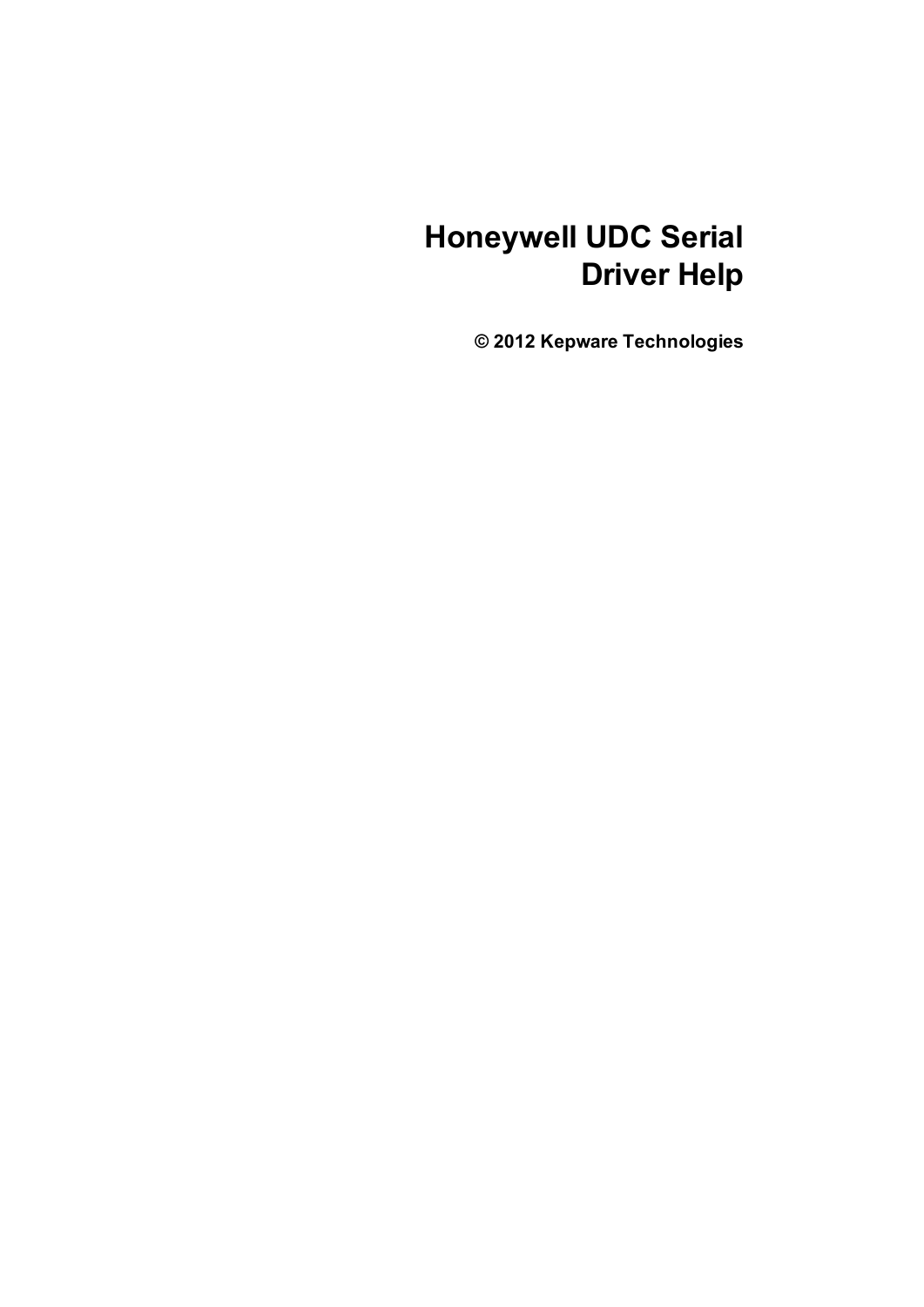# <span id="page-1-0"></span>**Table of Contents**

| Bad address in block [ <start address=""> to <end address="">] on device '<device name="">' 12</device></end></start> |  |
|-----------------------------------------------------------------------------------------------------------------------|--|
|                                                                                                                       |  |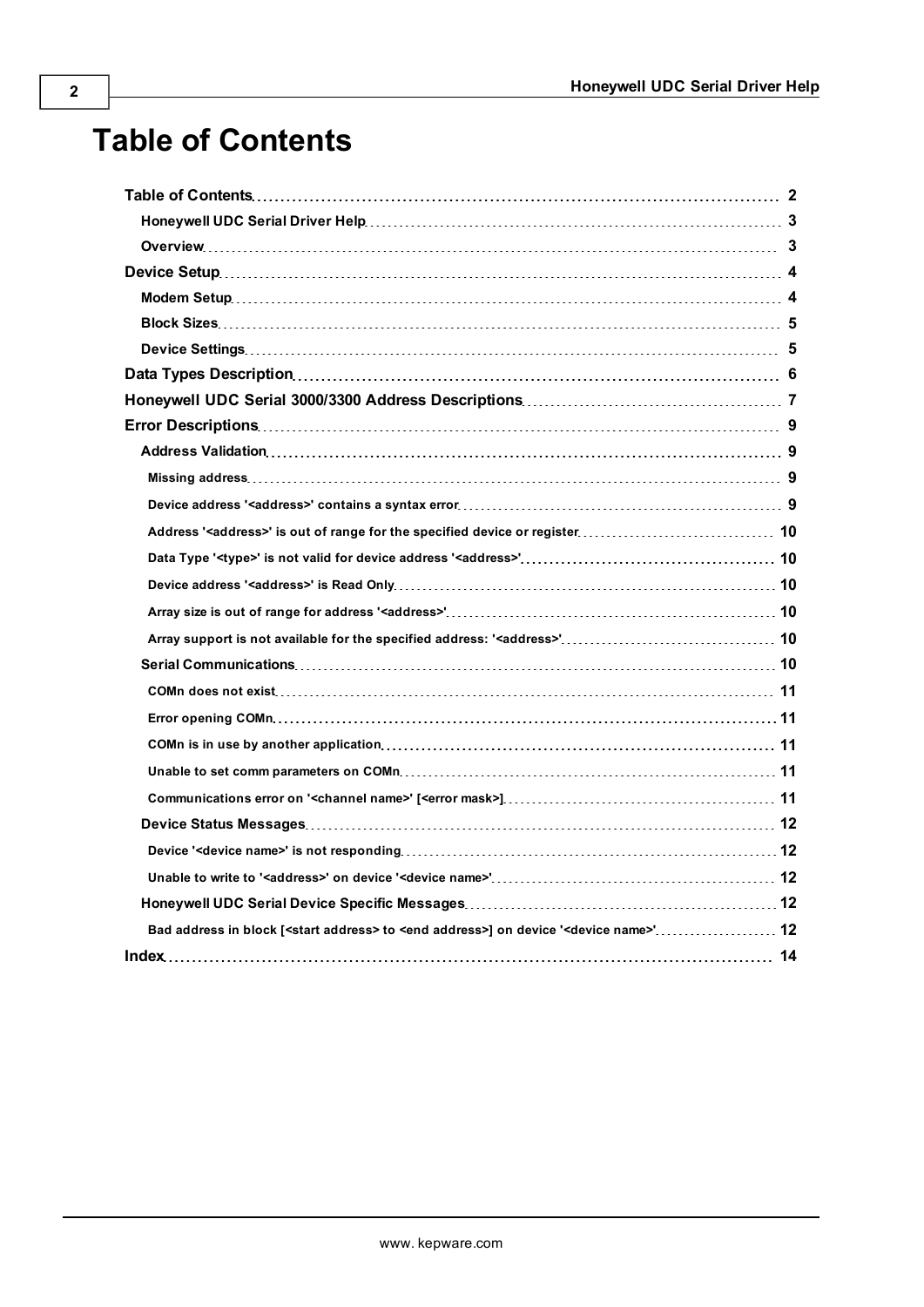#### <span id="page-2-0"></span>**Honeywell UDC Serial Driver Help**

Help version 1.012

#### **CONTENTS**

**[Overview](#page-2-1)**

What is the Honeywell UDC Serial Driver?

**[Device](#page-3-0) [Setup](#page-3-0)**

How do I configure a device for use with this driver?

#### **[Data](#page-5-0) [Types](#page-5-0) [Description](#page-5-0)**

What data types does this driver support?

#### **[Address](#page-6-0) [Descriptions](#page-6-0)**

How do I address a data location on a Honeywell UDC Serial device?

#### **[Error](#page-8-0) [Descriptions](#page-8-0)**

<span id="page-2-1"></span>What error messages does the Honeywell UDC Serial driver produce?

#### **Overview**

The Honeywell UDC Serial Driver provides an easy and reliable way to connect Honeywell UDC Serial devices to OPC Client applications, including HMI, SCADA, Historian, MES, ERP and countless custom applications. It is intended for use with Honeywell UDC Serial devices that support the Modbus RTU protocol. The driver will support the UDC 3000 and UDC 3300. To support the Honeywell UDC Serial 3300, select Modbus 3K communications when configuring the UDC 3300.

This driver can also control the operation of the RTS line for use with radio modems that require specific RTS timing.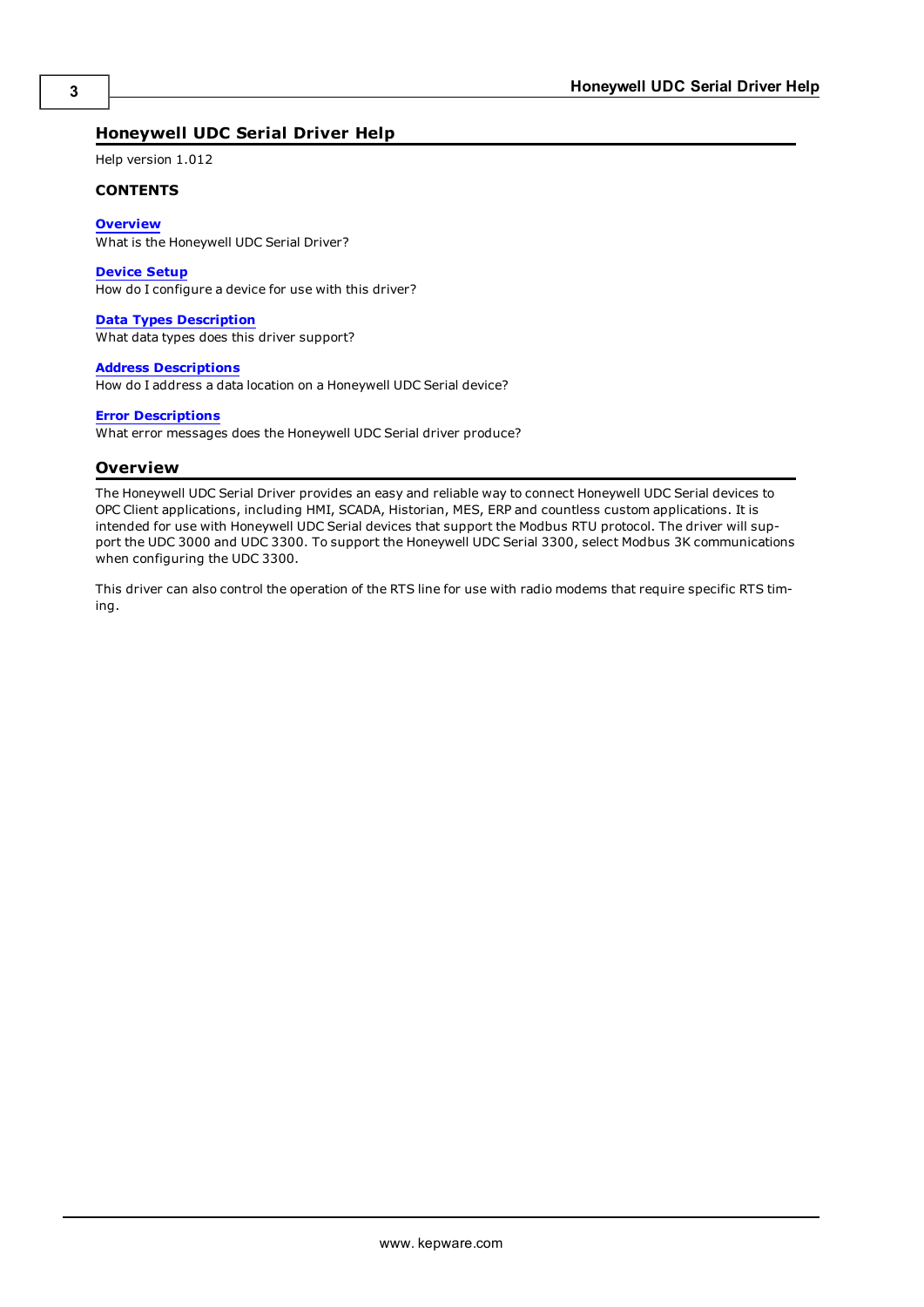#### <span id="page-3-0"></span>**Device Setup**

#### **Supported Devices**

Honeywell UDC Serial 3000, Honeywell UDC Serial 3300 (MODB3K mode).

#### **Communication Protocol**

Modbus RTU Protocol with Honeywell UDC Serial extensions.

#### **Supported Communication Parameters\***

The default settings are shown in **bold** where appropriate.

Baud Rate: 1200, 2400, 9600, 19200 Parity: Odd, Even, **None** Data Bits: **8** Stop Bits: **1**,2

\*Not all devices support the listed configurations.

#### <span id="page-3-4"></span>**Ethernet Encapsulation**

This driver supports Ethernet Encapsulation, which allows the driver to communicate with serial devices attached to an Ethernet network using a terminal server or device server. Ethernet Encapsulation mode may be invoked through the COM ID dialog in Channel Properties. For more information, refer to the main OPC Server help file.

#### <span id="page-3-3"></span>**Device ID (PLC Network Address)**

Honeywell UDC Serial devices are assigned Device IDs in the range 1 to 99.

#### **Flow Control**

When using an RS232/RS485 converter, the type of flow control that is required will depend upon the needs of the converter. Some converters do not require any flow control and others will require RTS flow. Consult the converter's documentation in order to determine its flow requirements. We recommend using an RS485 converter that provides automatic flow control.

**Note:** When using the manufacturer's supplied communications cable, it is sometimes necessary to choose a flow control setting of **RTS** or **RTS Always** under the Channel Properties.

The Honeywell UDC Serial driver supports the **RTS Manual** flow control option. This selection is used to configure the driver for operation with radio modems that require special RTS timing characteristics. For more information on RTS Manual flow control, refer to the main OPC Server help file topic "Channel Wizard."

<span id="page-3-2"></span>**See Also: [Block](#page-4-0) [Sizes](#page-4-0)** and **[Device](#page-4-1) [Settings](#page-4-1)**.

#### **RS-485 to RS-232 Hardware Setup**

The UDC communicates via RS-485, and the PC via RS-232. An RS-232 to RS-485 converter must be purchased separately.

#### **Cable Diagram**



#### <span id="page-3-1"></span>**Modem Setup**

This driver supports modem functionality. For more information, please refer to the topic "Modem Support" in the OPC Server Help documentation.

**4**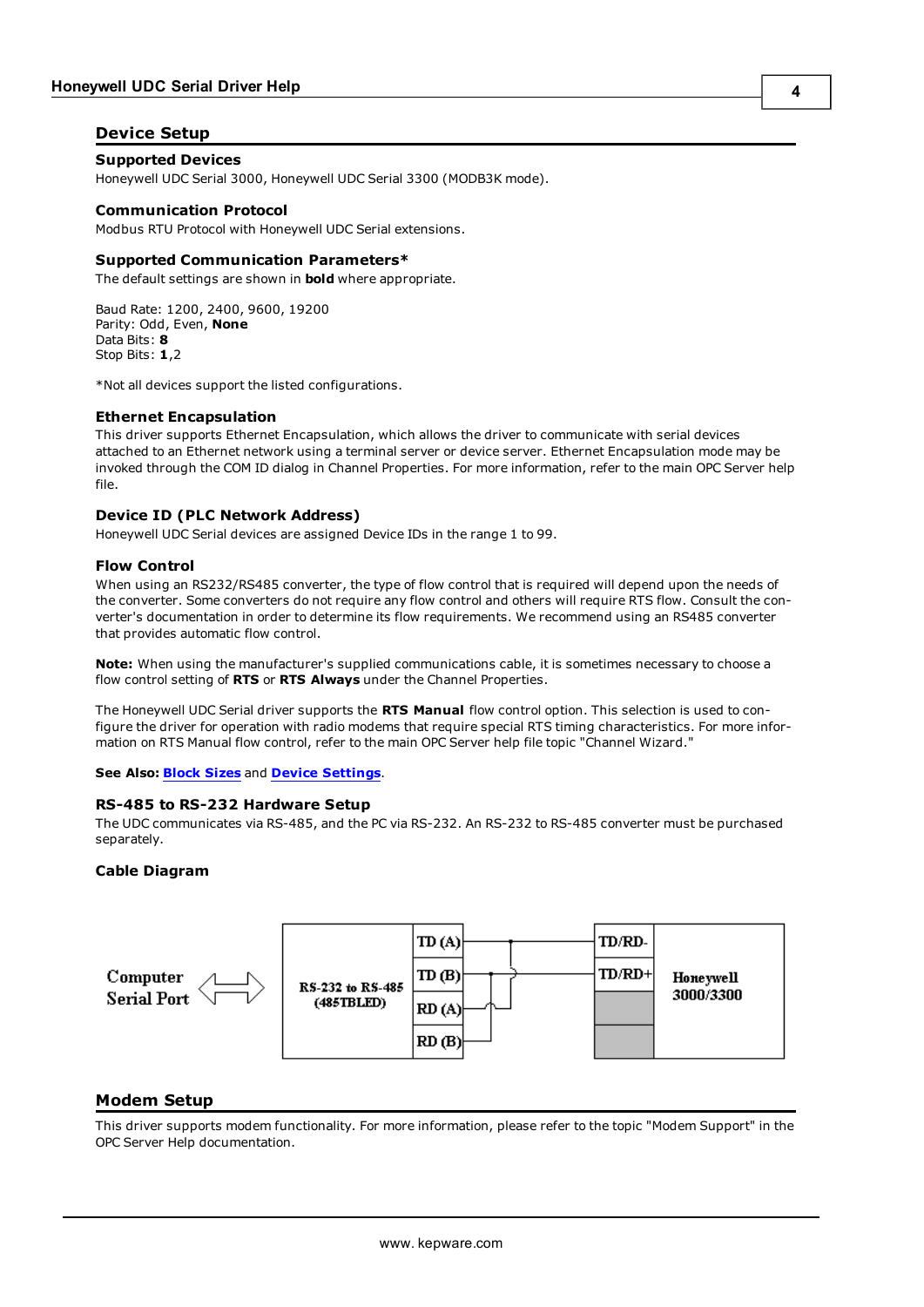#### <span id="page-4-0"></span>**Block Sizes**

#### **Coil Block Sizes**

Coils can be read from 8 to 800 points (bits) at a time. A higher block size means more points will be read from the device in a single request. If data needs to be read from non-contiguous locations within the device, the block size can be reduced.

#### **Register Block Sizes**

Registers can be read from 1 to 125 locations (words) at a time. A higher block size means more register values will be read from the device in a single request. If the data needs to be read from non-contiguous locations within the device, the block size can be reduced.

#### <span id="page-4-1"></span>**Device Settings**

#### **Zero vs. One Based Addressing**

If the device's address numbering convention starts at one as opposed to zero, specify so when defining the device's parameters. When frames are constructed to communicate with a Honeywell UDC Serial device, userdefined addresses will have one subtracted by default. This default behavior follows the convention of the Honeywell UDC Serial devices.

#### **First Word Low in 32 Bit Data Types**

Two consecutive registers addresses in a Honeywell UDC Serial device are used for 32 bit data types. Specify whether the driver should assume the first word is the low or the high word of the 32-bit value. The default, first word high, follows the convention of the Honeywell UDC Serial.

**Note:** For the best communication behavior, try the following UDC settings.

ComSTATE = MODB3K ComADDR =2 SHEDENAB= DISABLE BAUD = 9600 DUPLEX = HALF WS FLOAT = FP B  $TX$  DELAY =  $100$ UNITS = ENG  $CSP$  RATO =  $1.00$  $CSP BIAS = 0.0$ LOOPBACK = DISABLE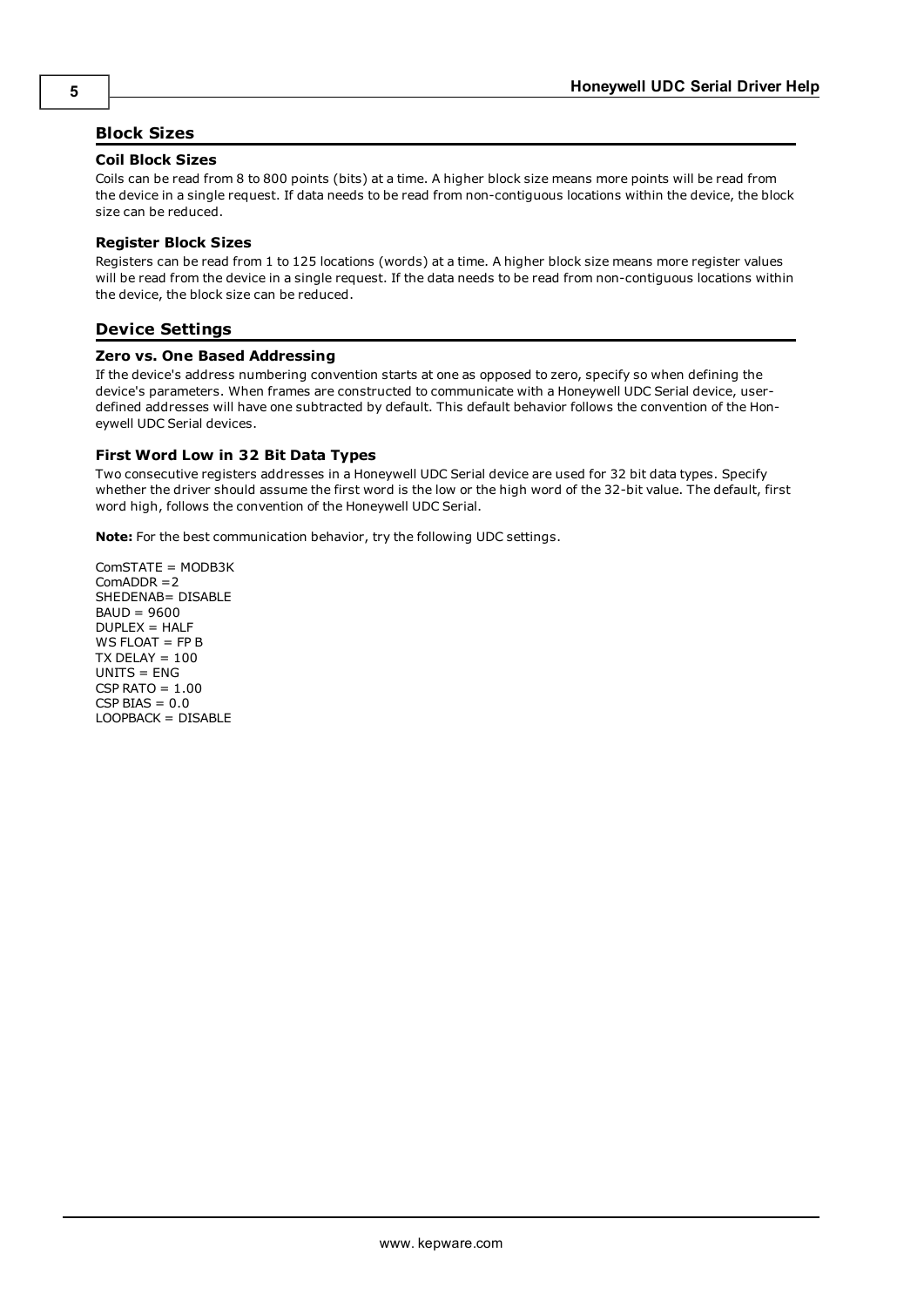### <span id="page-5-8"></span><span id="page-5-0"></span>**Data Types Description**

<span id="page-5-7"></span><span id="page-5-6"></span><span id="page-5-5"></span><span id="page-5-4"></span><span id="page-5-3"></span><span id="page-5-2"></span><span id="page-5-1"></span>

| <b>Data Type</b> | <b>Description</b>                                                       |
|------------------|--------------------------------------------------------------------------|
| Boolean          | Single bit                                                               |
| Word             | Unsigned 16 bit value                                                    |
|                  |                                                                          |
|                  | bit 0 is the low bit                                                     |
|                  | bit 15 is the high bit                                                   |
| Short            | Signed 16 bit value                                                      |
|                  | bit 0 is the low bit                                                     |
|                  | bit 14 is the high bit                                                   |
|                  | bit 15 is the sign bit                                                   |
| <b>DWord</b>     | Unsigned 32 bit value                                                    |
|                  |                                                                          |
|                  | bit 0 is the low bit                                                     |
|                  | bit 31 is the high bit                                                   |
| Long             | Signed 32 bit value                                                      |
|                  |                                                                          |
|                  | bit 0 is the low bit                                                     |
|                  | bit 30 is the high bit                                                   |
|                  | bit 31 is the sign bit                                                   |
| <b>BCD</b>       | Two byte packed BCD                                                      |
|                  |                                                                          |
|                  | Value range is 0-9999. Behavior is undefined for values beyond this      |
|                  | range.                                                                   |
| <b>LBCD</b>      | Four byte packed BCD                                                     |
|                  | Value range is 0-99999999. Behavior is undefined for values beyond       |
|                  | this range.                                                              |
| Float            | 32 bit floating point value.                                             |
|                  |                                                                          |
|                  | The driver interprets two consecutive registers as a floating point      |
|                  | value by making the second register the high word and the first reg-     |
|                  | ister the low word.                                                      |
| Float Example    | If register 40001 is specified as a float, bit 0 of register 40001 would |
|                  | be bit 0 of the 32 bit word, and bit 15 of register 40002 would be bit   |
|                  | 31 of the 32 bit word.                                                   |

The descriptions below assume first word low data handling of 32 bit data types.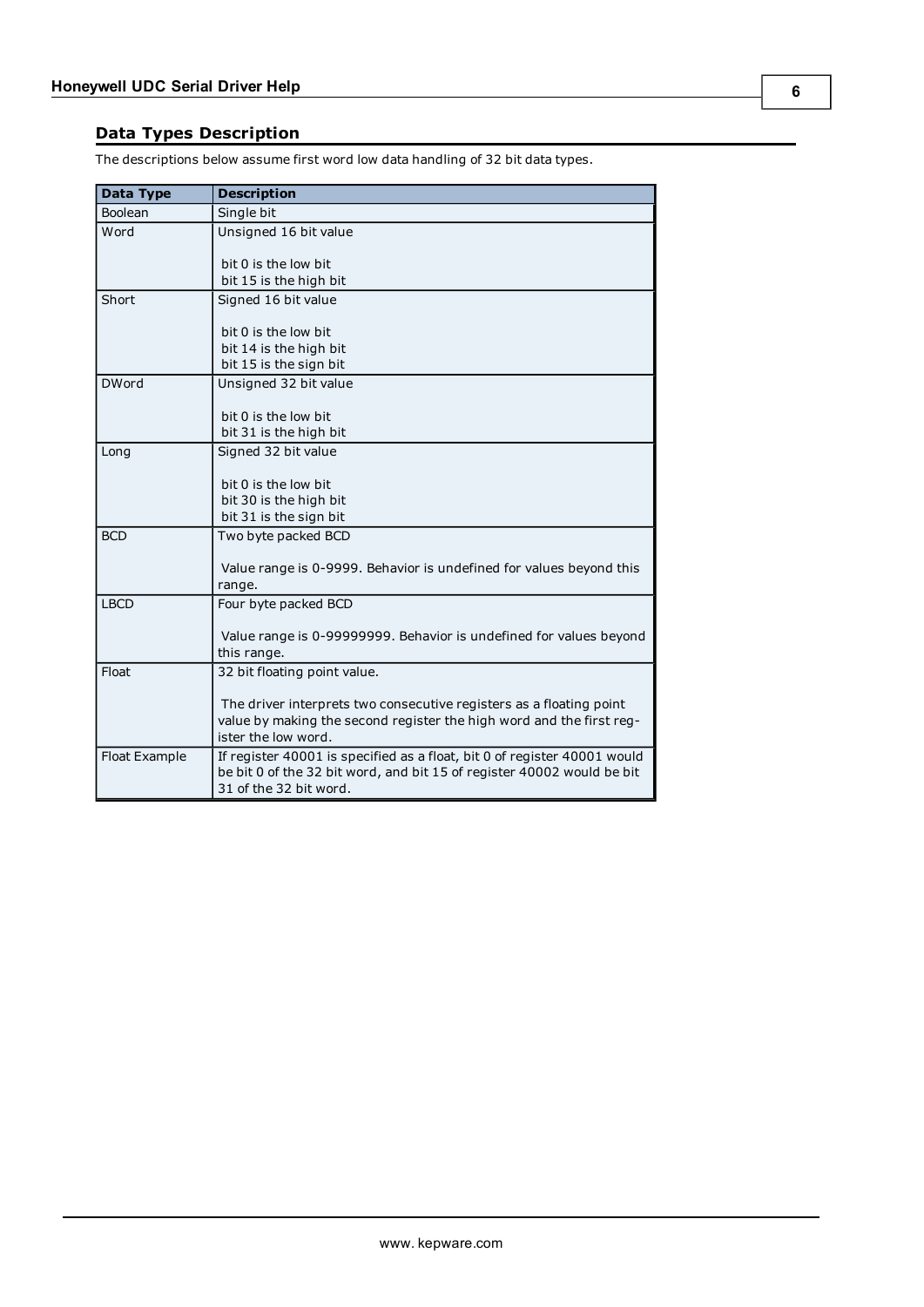### <span id="page-6-0"></span>**Honeywell UDC Serial 3000/3300 Address Descriptions**

The default data types for dynamically defined tags are shown in **bold** where appropriate.

#### **Honeywell UDC Serial Addressing Decimal Format**

| <b>Address</b>                         | Range              | Data Type                        | <b>Access</b> |
|----------------------------------------|--------------------|----------------------------------|---------------|
| <b>Output Coils</b>                    | 000001-065536      | <b>Boolean</b>                   | Read/Write    |
|                                        |                    |                                  |               |
| [Function Codes (decimal): 01, 05, 15] |                    |                                  |               |
| <b>Input Coils</b>                     | 100001-165536      | Boolean                          | Read Only     |
|                                        |                    |                                  |               |
| [Function Code (decimal): 02]          |                    |                                  |               |
| <b>Internal Registers</b>              | 300001-365536      | Short, Word, BCD                 | Read Only     |
|                                        |                    |                                  |               |
| [Function Code (decimal): 04]          | 300001-365535      | Float, DWord, Long, LBCD         |               |
|                                        |                    |                                  |               |
|                                        | 300001.0-365535.15 | Boolean                          |               |
| <b>Holding Registers</b>               | 400001-465536      | Short, Word, BCD                 | Read/Write    |
|                                        |                    |                                  |               |
| [Function Codes (decimal): 03, 06, 16] | 400001-465535      | Float, DWord, Long, LBCD Boolean |               |
|                                        |                    |                                  |               |
|                                        | 400001.0-465535.15 |                                  |               |

#### **Honeywell UDC Serial Configuration ID Tags Decimal Format**

| <b>Address</b>                                  | Range             | Data Type                | <b>Access</b> |
|-------------------------------------------------|-------------------|--------------------------|---------------|
| Loop 1 Confguration Parameters (Floating Point) | l GR0:0-GR0:127   | <b>Float</b>             | Read/Write*   |
| Loop1 Configuration Parameters (Integer)        | GR0:128-GR0:255   | Short, Word, BCD         | Read/Write*   |
| Loop 2 Confguration Parameters (Floating Point) | $l$ GR1:0-GR1:127 | <b>Float</b>             | Read/Write*   |
| Loop 2 Configuration Parameters (Integer)       | l GR1:128-GR1:255 | <b>Short</b> , Word, BCD | Read/Write*   |

\*Some Configuration ID Tags may be Read Only. For more information, refer to the UDC 3000/3300 documentation.

#### **Honeywell UDC Serial Addressing Hexadecimal Format**

| <b>Address</b>                         | Range             | Data Type                        | <b>Access</b> |
|----------------------------------------|-------------------|----------------------------------|---------------|
| <b>Output Coils</b>                    | H000001-H0FFFF    | Boolean                          | Read/Write    |
|                                        |                   |                                  |               |
| [Function Codes (decimal): 01, 05, 15] |                   |                                  |               |
| <b>Input Coils</b>                     | H100001-H1FFFF    | <b>Boolean</b>                   | Read Only     |
|                                        |                   |                                  |               |
| [Function Code (decimal): 02]          |                   |                                  |               |
| <b>Internal Registers</b>              | H300001-H310000   | Short, Word, BCD                 | Read Only     |
|                                        |                   |                                  |               |
| [Function Code (decimal): 04]          | H300001-H3FFFF    | Float, DWord, Long, LBCD         |               |
|                                        |                   |                                  |               |
|                                        | H30001.0-H3FFFF.F | Boolean                          |               |
| <b>Holding Registers</b>               | H400001-H410000   | Short, Word, BCD                 | Read/Write    |
|                                        |                   |                                  |               |
| [Function Codes (decimal): 03, 06, 16] | H400001-H4FFFF    | Float, DWord, Long, LBCD Boolean |               |
|                                        |                   |                                  |               |
|                                        | H40000.0-H4FFFF.F |                                  |               |

#### **Honeywell UDC Serial Configuration ID Tags Hexadecimal Format**

| <b>Address</b>                                  | Range             | Data Type                | <b>Access</b> |
|-------------------------------------------------|-------------------|--------------------------|---------------|
| Loop 1 Confguration Parameters (Floating Point) | HGR0:0-HGR0:7F    | <b>Float</b>             | Read/Write*   |
| Loop1 Configuration Parameters (Integer)        | HGR0:80-HGR0:FF   | <b>Short</b> , Word, BCD | Read/Write*   |
| Loop 2 Confguration Parameters (Floating Point) | $HGR1:0-HGR1:7F$  | <b>Float</b>             | Read/Write*   |
| Loop2 Configuration Parameters (Integer)        | $HGR1:80-HGR1:FF$ | <b>Short</b> , Word, BCD | Read/Write*   |

\*Some Configuration ID Tags may be Read Only. For more information, refer to the UDC 3000/3300 documentation.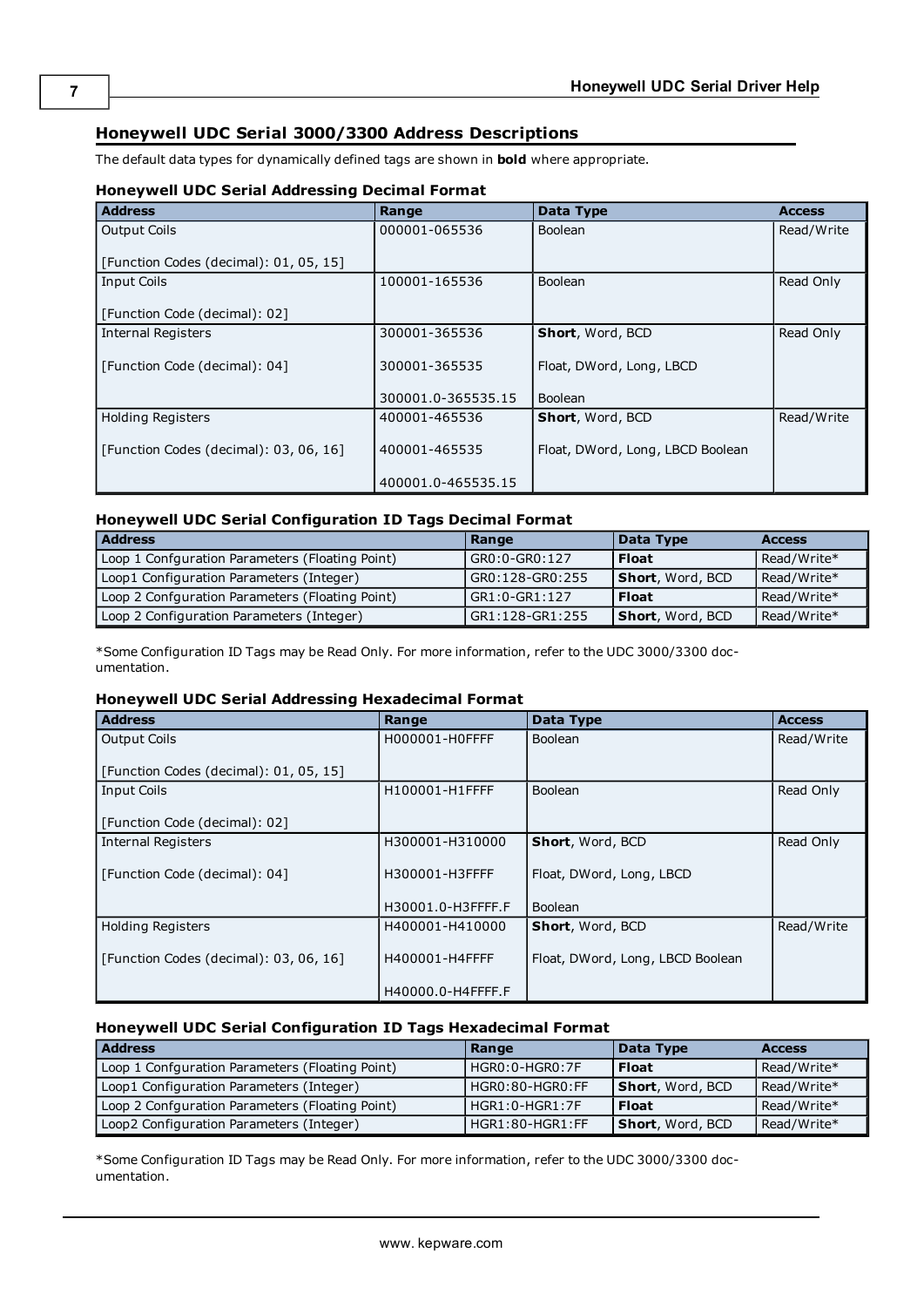#### **Examples**

- 1. Address 40001 will access the PV or Process Variable scaled by a factor of 10.
- 2. Address 40006 will access the PB Proportional Band (Gain).
- 3. Address GR0:120 will access the PV Process Variable in float format.
- 4. Address GR0:255 will access UDC error status.

#### **Arrays**

Arrays are supported for internal and holding register locations for all data types except Booleans or the Configuration ID Tags. There are two methods of addressing an array. Examples are given using holding register locations.

4xxxx [rows] [cols]

4xxxx [cols] this method assumes rows is equal to one

Rows multiplied by cols cannot exceed the block size that has been assigned to the device for the register type. For arrays of 32 bit data types, rows multiplied by cols multiplied by 2 cannot exceed the block size.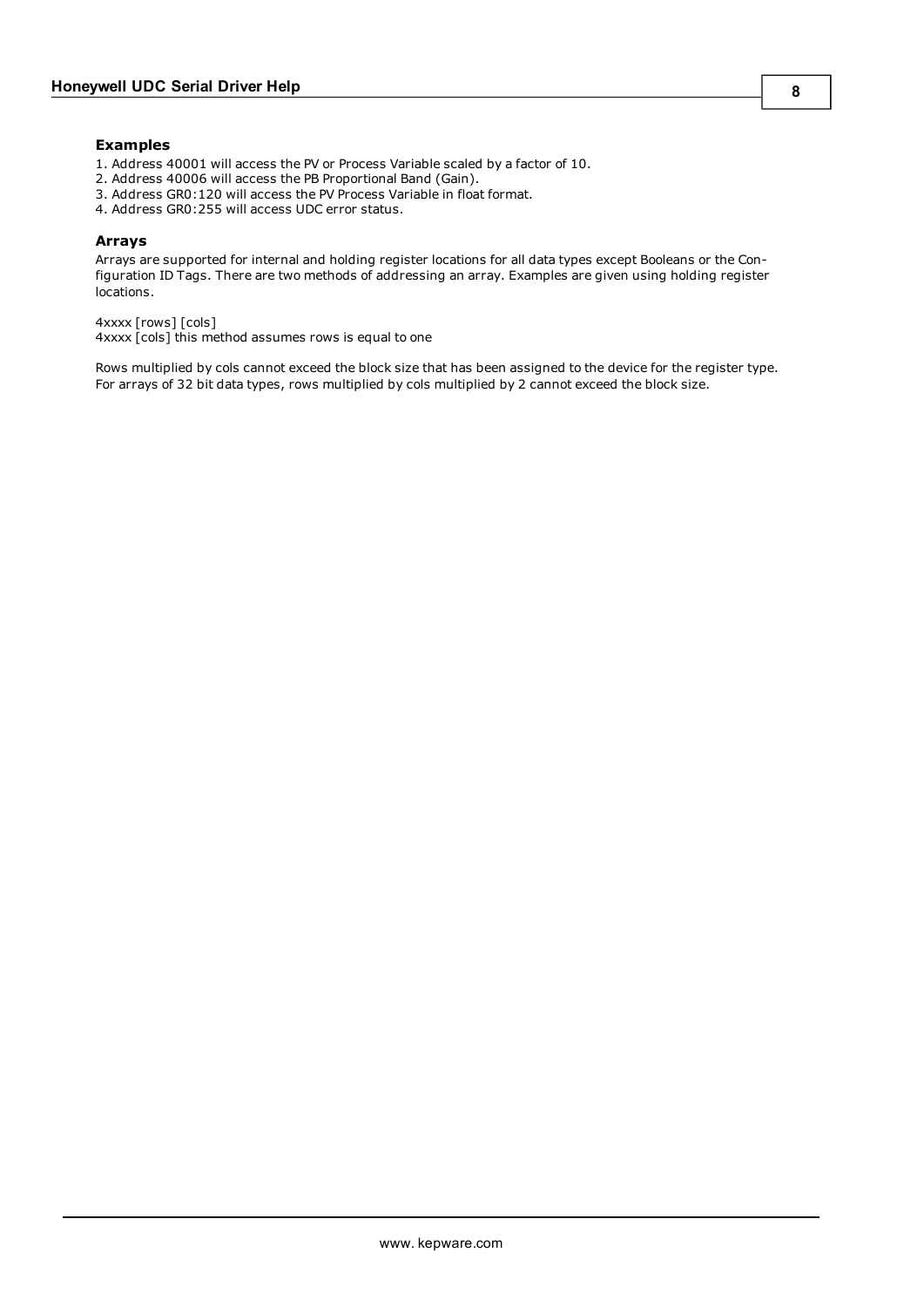#### <span id="page-8-0"></span>**Error Descriptions**

The following error/warning messages may be generated. Click on the link for a description of the message.

#### **Address Validation**

**[Missing](#page-8-2) [address](#page-8-2) [Device](#page-8-3) [address](#page-8-3) ['<address>'](#page-8-3) [contains](#page-8-3) [a](#page-8-3) [syntax](#page-8-3) [error](#page-8-3) [Address](#page-9-0) ['<address>'](#page-9-0) [is](#page-9-0) [out](#page-9-0) [of](#page-9-0) [range](#page-9-0) [for](#page-9-0) [the](#page-9-0) [specified](#page-9-0) [device](#page-9-0) [or](#page-9-0) [register](#page-9-0) [Data](#page-9-1) [Type](#page-9-1) ['<type>'](#page-9-1) [is](#page-9-1) [not](#page-9-1) [valid](#page-9-1) [for](#page-9-1) [device](#page-9-1) [address](#page-9-1) ['<address>'](#page-9-1) [Device](#page-9-2) [address](#page-9-2) ['<address>'](#page-9-2) [is](#page-9-2) [Read](#page-9-2) [Only](#page-9-2) [Array](#page-9-3) [size](#page-9-3) [is](#page-9-3) [out](#page-9-3) [of](#page-9-3) [range](#page-9-3) [for](#page-9-3) [address](#page-9-3) ['<address>'](#page-9-3) [Array](#page-9-4) [support](#page-9-4) [is](#page-9-4) [not](#page-9-4) [available](#page-9-4) [for](#page-9-4) [the](#page-9-4) [specified](#page-9-4) [address:](#page-9-4) ['<address>'](#page-9-4)**

#### **Serial Communications**

**[COMn](#page-10-0) [does](#page-10-0) [not](#page-10-0) [exist](#page-10-0) [Error](#page-10-1) [opening](#page-10-1) [COMn](#page-10-1) [COMn](#page-10-2) [is](#page-10-2) [in](#page-10-2) [use](#page-10-2) [by](#page-10-2) [another](#page-10-2) [application](#page-10-2) [Unable](#page-10-3) [to](#page-10-3) [set](#page-10-3) [comm](#page-10-3) [parameters](#page-10-3) [on](#page-10-3) [COMn](#page-10-3) [Communications](#page-10-4) [error](#page-10-4) [on](#page-10-4) ['<channel](#page-10-4) [name>'](#page-10-4) [\[<error](#page-10-4) [mask>\]](#page-10-4)**

#### **Device Status Messages**

**[Device](#page-11-1) ['<device](#page-11-1) [name>'](#page-11-1) [is](#page-11-1) [not](#page-11-1) [responding](#page-11-1) [Unable](#page-11-2) [to](#page-11-2) [write](#page-11-2) [to](#page-11-2) ['<address>'](#page-11-2) [on](#page-11-2) [device](#page-11-2) ['<device](#page-11-2) [name>'](#page-11-2)**

#### **Honeywell UDC Serial Device Specific Messages**

<span id="page-8-1"></span>**[Bad](#page-11-4) [address](#page-11-4) [in](#page-11-4) [block](#page-11-4) [\[<start](#page-11-4) [address>](#page-11-4) [to](#page-11-4) [<end](#page-11-4) [address>\]](#page-11-4) [on](#page-11-4) [device](#page-11-4) ['<device](#page-11-4) [name>'](#page-11-4)**

#### **Address Validation**

The following error/warning messages may be generated. Click on the link for a description of the message.

#### **Address Validation**

**[Missing](#page-8-2) [address](#page-8-2) [Device](#page-8-3) [address](#page-8-3) ['<address>'](#page-8-3) [contains](#page-8-3) [a](#page-8-3) [syntax](#page-8-3) [error](#page-8-3) [Address](#page-9-0) ['<address>'](#page-9-0) [is](#page-9-0) [out](#page-9-0) [of](#page-9-0) [range](#page-9-0) [for](#page-9-0) [the](#page-9-0) [specified](#page-9-0) [device](#page-9-0) [or](#page-9-0) [register](#page-9-0) [Data](#page-9-1) [Type](#page-9-1) ['<type>'](#page-9-1) [is](#page-9-1) [not](#page-9-1) [valid](#page-9-1) [for](#page-9-1) [device](#page-9-1) [address](#page-9-1) ['<address>'](#page-9-1) [Device](#page-9-2) [address](#page-9-2) ['<address>'](#page-9-2) [is](#page-9-2) [Read](#page-9-2) [Only](#page-9-2) [Array](#page-9-3) [size](#page-9-3) [is](#page-9-3) [out](#page-9-3) [of](#page-9-3) [range](#page-9-3) [for](#page-9-3) [address](#page-9-3) ['<address>'](#page-9-3) [Array](#page-9-4) [support](#page-9-4) [is](#page-9-4) [not](#page-9-4) [available](#page-9-4) [for](#page-9-4) [the](#page-9-4) [specified](#page-9-4) [address:](#page-9-4) ['<address>'](#page-9-4)**

#### <span id="page-8-2"></span>**Missing address**

**Error Type:** Warning

#### **Possible Cause:**

A tag address that has been specified statically has no length.

#### **Solution:**

<span id="page-8-3"></span>Re-enter the address in the client application.

#### Device address '<address>' contains a syntax error

#### **Error Type:** Warning

#### **Possible Cause:**

A tag address that has been specified statically contains one or more invalid characters.

#### **Solution:**

Re-enter the address in the client application.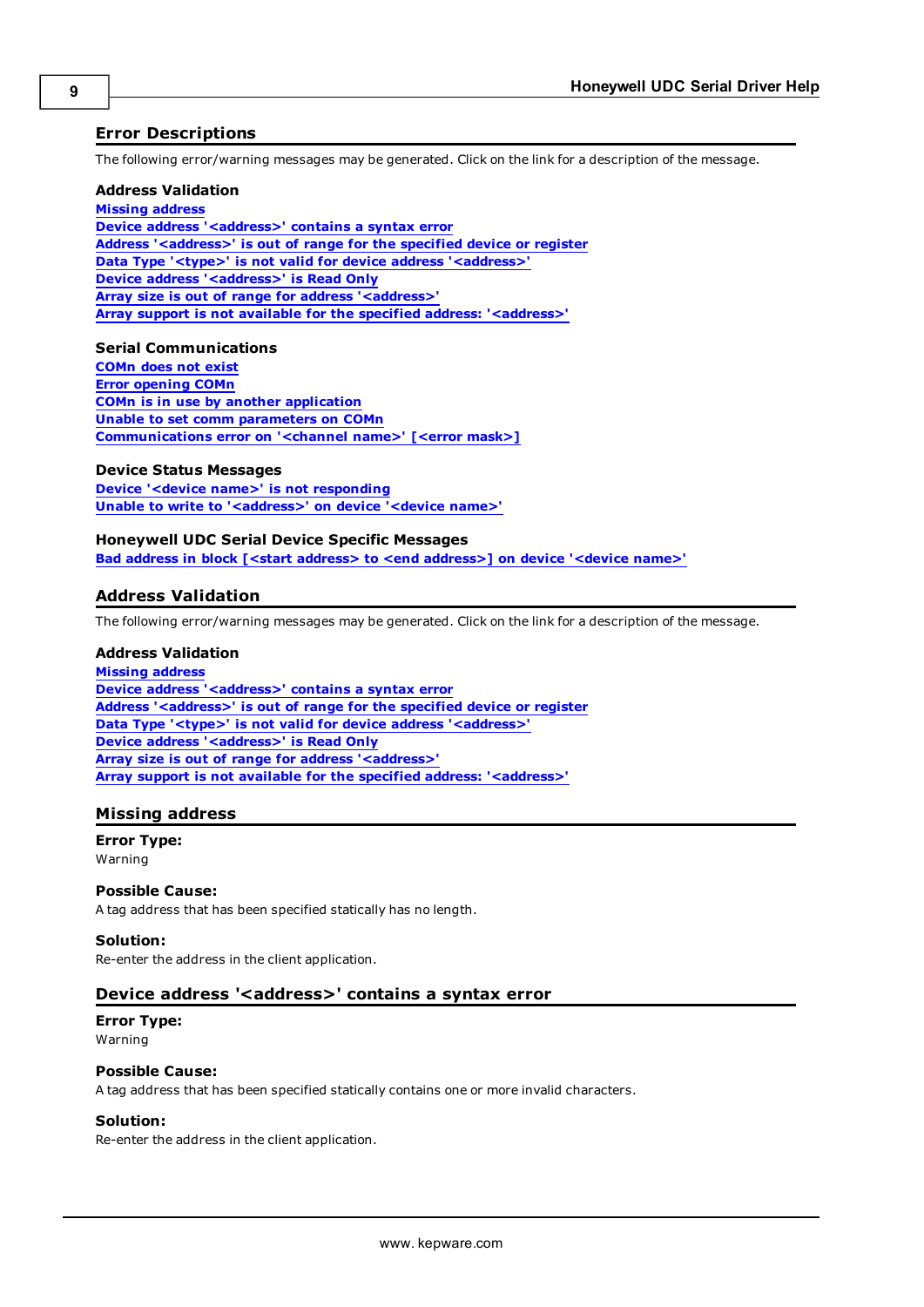#### <span id="page-9-0"></span>**Address '<address>' is out of range for the specified device or register**

**Error Type:**

Warning

#### **Possible Cause:**

A tag address that has been specified statically references a location that is beyond the range of supported locations for the device.

#### **Solution:**

<span id="page-9-1"></span>Verify the address is correct; if it is not, re-enter it in the client application.

#### Data Type '<type>' is not valid for device address '<address>'

### **Error Type:**

Warning

#### **Possible Cause:**

A tag address that has been specified statically has been assigned an invalid data type.

#### **Solution:**

<span id="page-9-2"></span>Modify the requested data type in the client application.

#### Device address '<address>' is Read Only

#### **Error Type:**

Warning

#### **Possible Cause:**

A tag address that has been specified statically has a requested access mode that is not compatible with what the device supports for that address.

#### **Solution:**

<span id="page-9-3"></span>Change the access mode in the client application.

#### **Array size is out of range for address '<address>'**

## **Error Type:**

Warning

#### **Possible Cause:**

A tag address that has been specified statically is requesting an array size that is too large for the address type or block size of the driver.

#### **Solution:**

<span id="page-9-4"></span>Re-enter the address in the client application to specify a smaller value for the array or a different starting point.

#### **Array support is not available for the specified address: '<address>'**

#### **Error Type:**

Warning

#### **Possible Cause:**

A tag address that has been specified statically contains an array reference for an address type that doesn't support arrays.

#### **Solution:**

<span id="page-9-5"></span>Re-enter the address in the client application to remove the array reference or correct the address type.

#### **Serial Communications**

The following error/warning messages may be generated. Click on the link for a description of the message.

### **Serial Communications**

**[COMn](#page-10-0) [does](#page-10-0) [not](#page-10-0) [exist](#page-10-0)**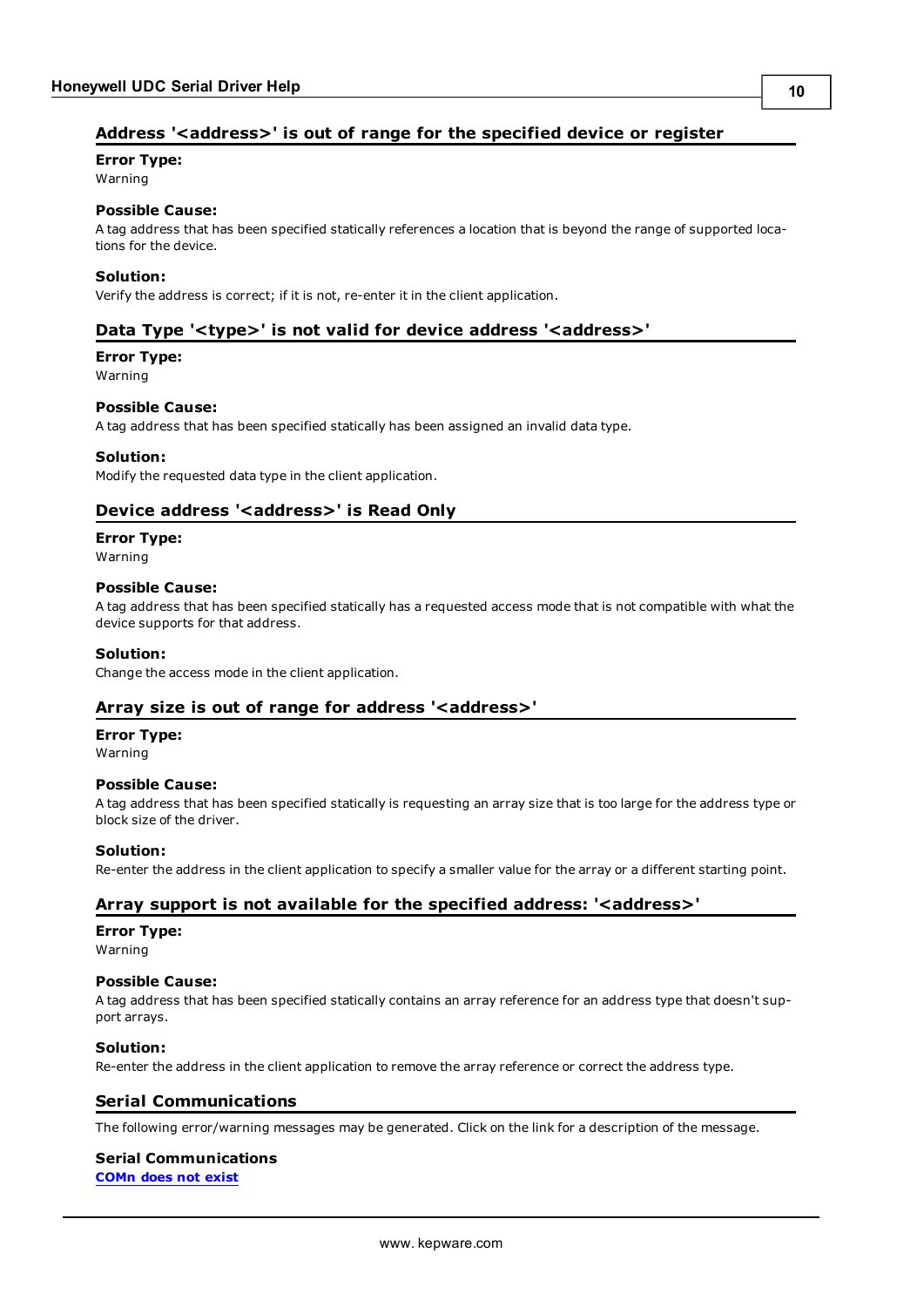#### **[Error](#page-10-1) [opening](#page-10-1) [COMn](#page-10-1)**

**[COMn](#page-10-2) [is](#page-10-2) [in](#page-10-2) [use](#page-10-2) [by](#page-10-2) [another](#page-10-2) [application](#page-10-2) [Unable](#page-10-3) [to](#page-10-3) [set](#page-10-3) [comm](#page-10-3) [parameters](#page-10-3) [on](#page-10-3) [COMn](#page-10-3) [Communications](#page-10-4) [error](#page-10-4) [on](#page-10-4) ['<channel](#page-10-4) [name>'](#page-10-4) [\[<error](#page-10-4) [mask>\]](#page-10-4)**

#### <span id="page-10-0"></span>**COMn does not exist**

### **Error Type:**

Fatal

#### **Possible Cause:**

The specified COM port is not present on the target computer.

#### **Solution:**

<span id="page-10-1"></span>Verify that the proper COM port has been selected in the Channel Properties.

#### **Error opening COMn**

**Error Type:** Fatal

#### **Possible Cause:**

The specified COM port could not be opened due to an internal hardware or software problem on the target computer.

#### **Solution:**

<span id="page-10-2"></span>Verify that the COM port is functional and may be accessed by other Windows applications.

#### **COMn is in use by another application**

#### **Error Type:**

Fatal

#### **Possible Cause:**

The specified COM port is not present on the target computer.

#### **Solution:**

<span id="page-10-3"></span>Verify that the proper COM port has been selected in the Channel Properties.

#### **Unable to set comm parameters on COMn**

### **Error Type:**

Fatal

#### **Possible Cause:**

The serial parameters for the specified COM port are not valid.

#### **Solution:**

<span id="page-10-4"></span>Verify the serial parameters and make any necessary changes.

#### **Communications error on '<channel name>' [<error mask>]**

#### **Error Type:**

Serious

#### **Error Mask Definitions:**

- <span id="page-10-5"></span>**B** = Hardware break detected.
- **F** = Framing error.
- <span id="page-10-6"></span> $E = I/O$  error.
- **O** = Character buffer overrun.
- <span id="page-10-7"></span>**R** = RX buffer overrun.
- **P** = Received byte parity error. **T** = TX buffer full.

#### **Possible Cause:**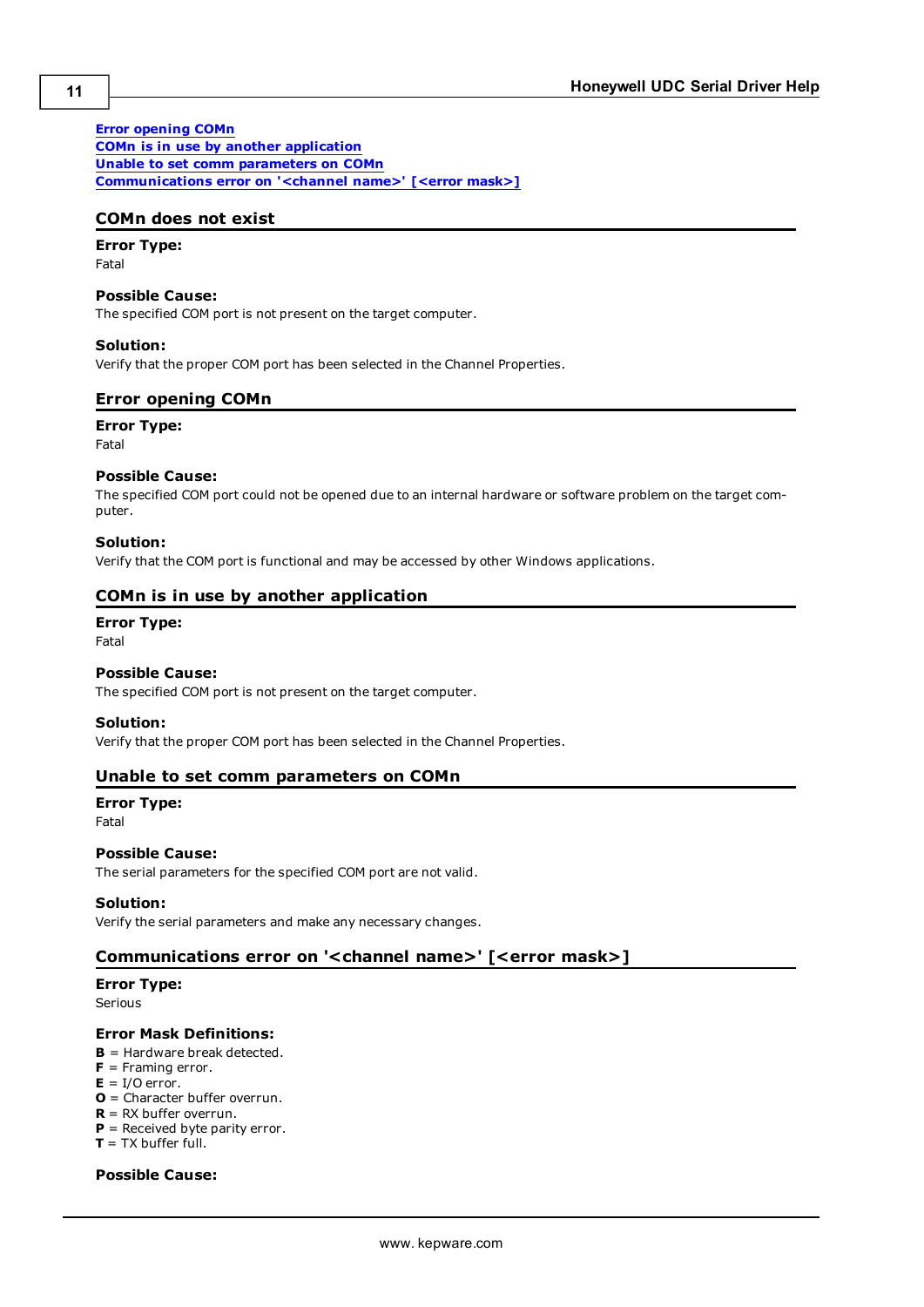- 1. The serial connection between the device and the Host PC is bad.
- 2. The communications parameters for the serial connection are incorrect.

#### **Solution:**

- 1. Verify the cabling between the PC and the PLC device.
- <span id="page-11-0"></span>2. Verify that the specified communications parameters match those of the device.

#### **Device Status Messages**

The following error/warning messages may be generated. Click on the link for a description of the message.

#### **Device Status Messages**

**[Device](#page-11-1) ['<device](#page-11-1) [name>'](#page-11-1) [is](#page-11-1) [not](#page-11-1) [responding](#page-11-1) [Unable](#page-11-2) [to](#page-11-2) [write](#page-11-2) [to](#page-11-2) ['<address>'](#page-11-2) [on](#page-11-2) [device](#page-11-2) ['<device](#page-11-2) [name>'](#page-11-2)**

#### <span id="page-11-1"></span>**Device '<device name>' is not responding**

#### **Error Type:**

Serious

#### **Possible Cause:**

1. The serial connection between the device and the Host PC is broken.

- 2. The communications parameters for the serial connection are incorrect.
- 3. The named device may have been assigned an incorrect Network ID.

4. The response from the device took longer to receive than the amount of time specified in the "Request Timeout" device setting.

#### **Solution:**

- 1. Verify the cabling between the PC and the PLC device.
- 2. Verify the specified communications parameters match those of the device.
- 3. Verify the Network ID given to the named device matches that of the actual device.
- <span id="page-11-2"></span>4. Increase the Request Timeout setting so that the entire response can be handled.

#### Unable to write to '<address>' on device '<device name>'

#### **Error Type:**

Serious

#### **Possible Cause:**

- 1. The serial connection between the device and the Host PC is broken.
- 2. The communications parameters for the serial connection are incorrect.
- 3. The named device may have been assigned an incorrect Network ID.

#### **Solution:**

- 1. Verify the cabling between the PC and the PLC device.
- 2. Verify the specified communications parameters match those of the device.
- <span id="page-11-3"></span>3. Verify the Network ID given to the named device matches that of the actual device.

#### **Honeywell UDC Serial Device Specific Messages**

The following error/warning messages may be generated. Click on the link for a description of the message.

#### **Honeywell UDC Serial Device Specific Messages**

<span id="page-11-4"></span>**[Bad](#page-11-4) [address](#page-11-4) [in](#page-11-4) [block](#page-11-4) [\[<start](#page-11-4) [address>](#page-11-4) [to](#page-11-4) [<end](#page-11-4) [address>\]](#page-11-4) [on](#page-11-4) [device](#page-11-4) ['<device](#page-11-4) [name>'](#page-11-4)**

#### **Bad address in block [<start address> to <end address>] on device '<device name>'**

**Error Type:**

Serious

#### **Possible Cause:**

An attempt has been made to reference a nonexistent location in the specified device.

#### **Solution:**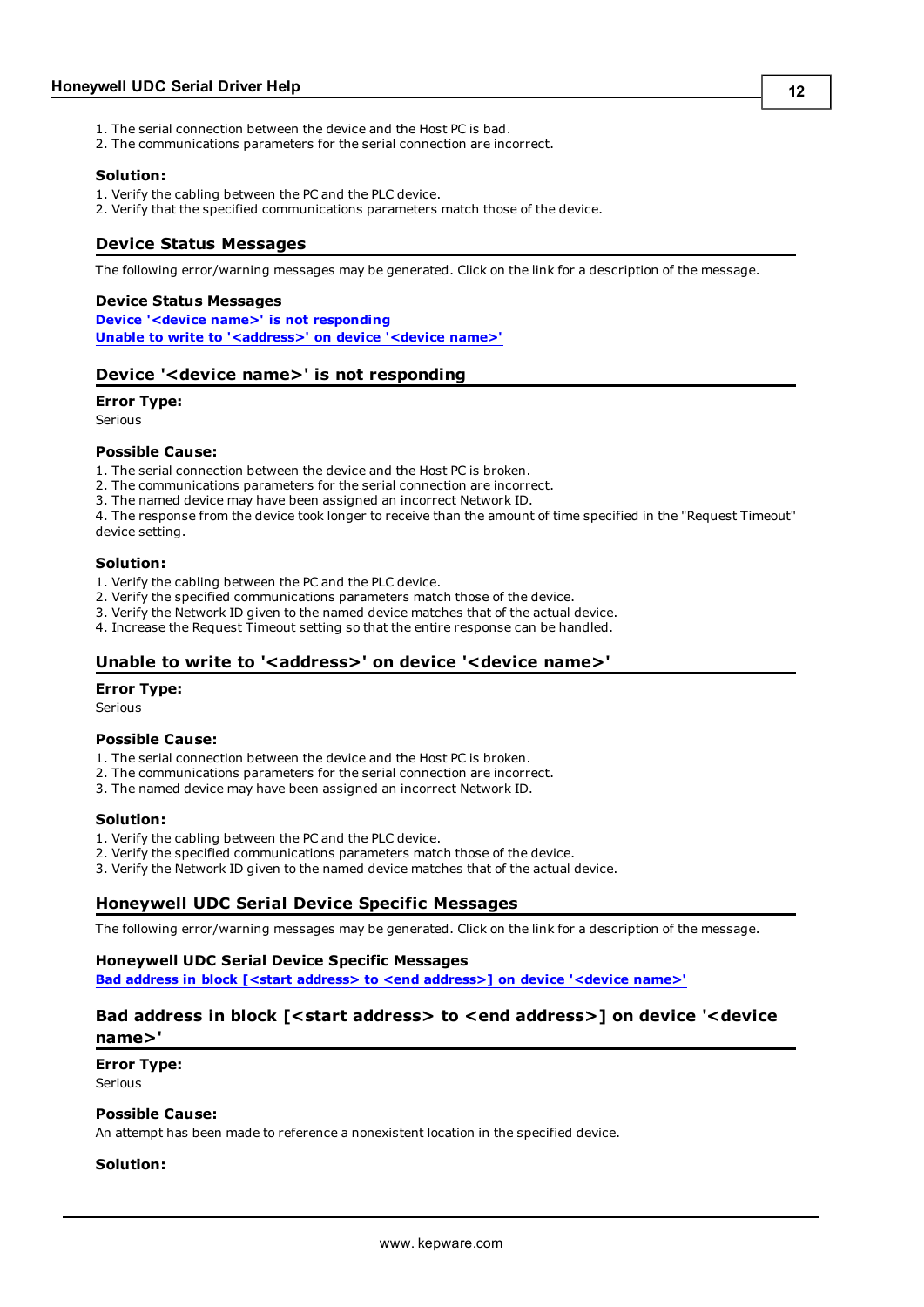Verify the tags assigned to addresses in the specified range on the device and eliminate ones that reference invalid locations.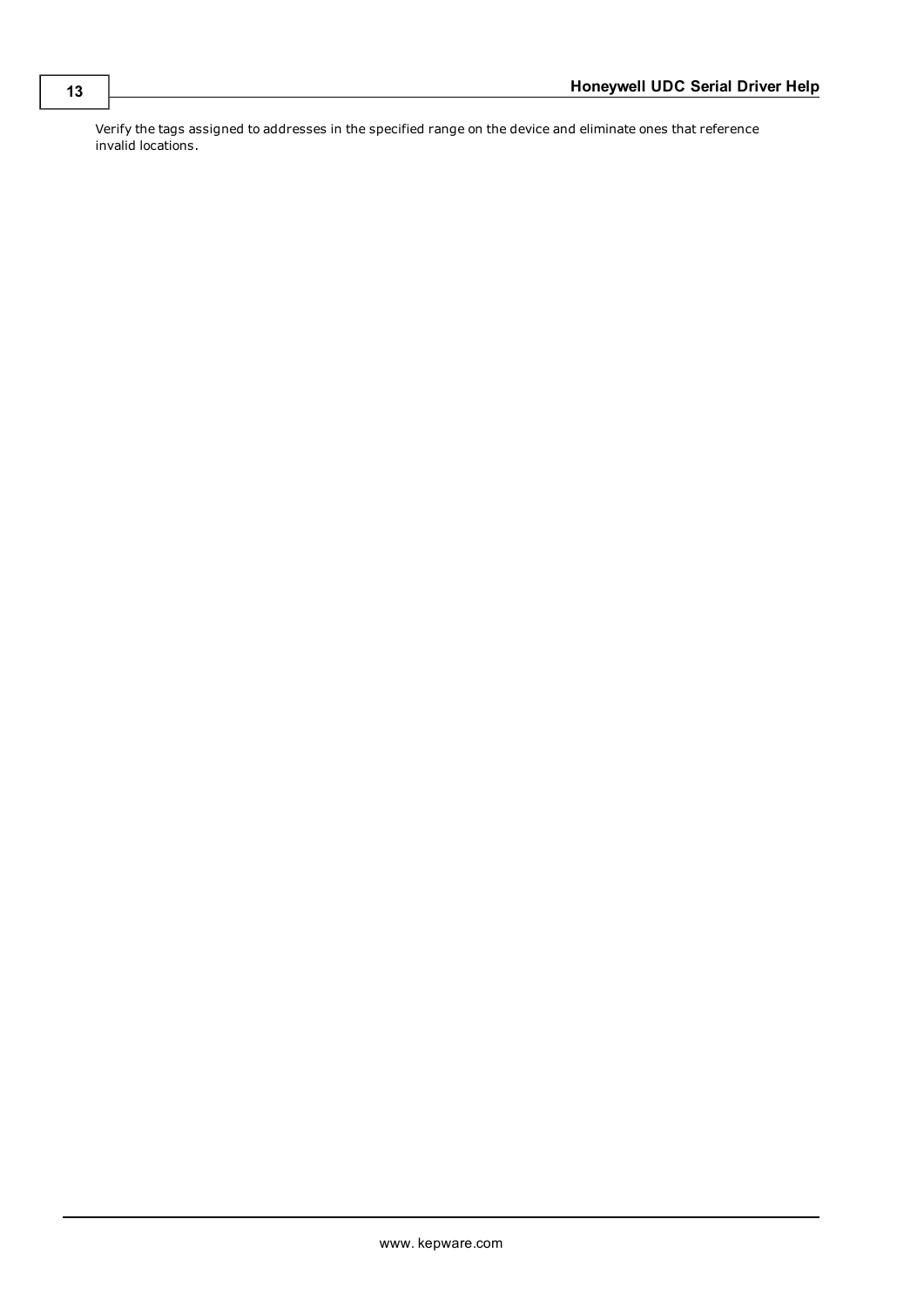# <span id="page-13-0"></span>**Index**

### **A**

### **B**

| Bad address in block [ <start address=""> to <end address="">] on device '<device name="">' 12</device></end></start> |  |
|-----------------------------------------------------------------------------------------------------------------------|--|
|                                                                                                                       |  |
|                                                                                                                       |  |
|                                                                                                                       |  |
|                                                                                                                       |  |

### **C**

### **D**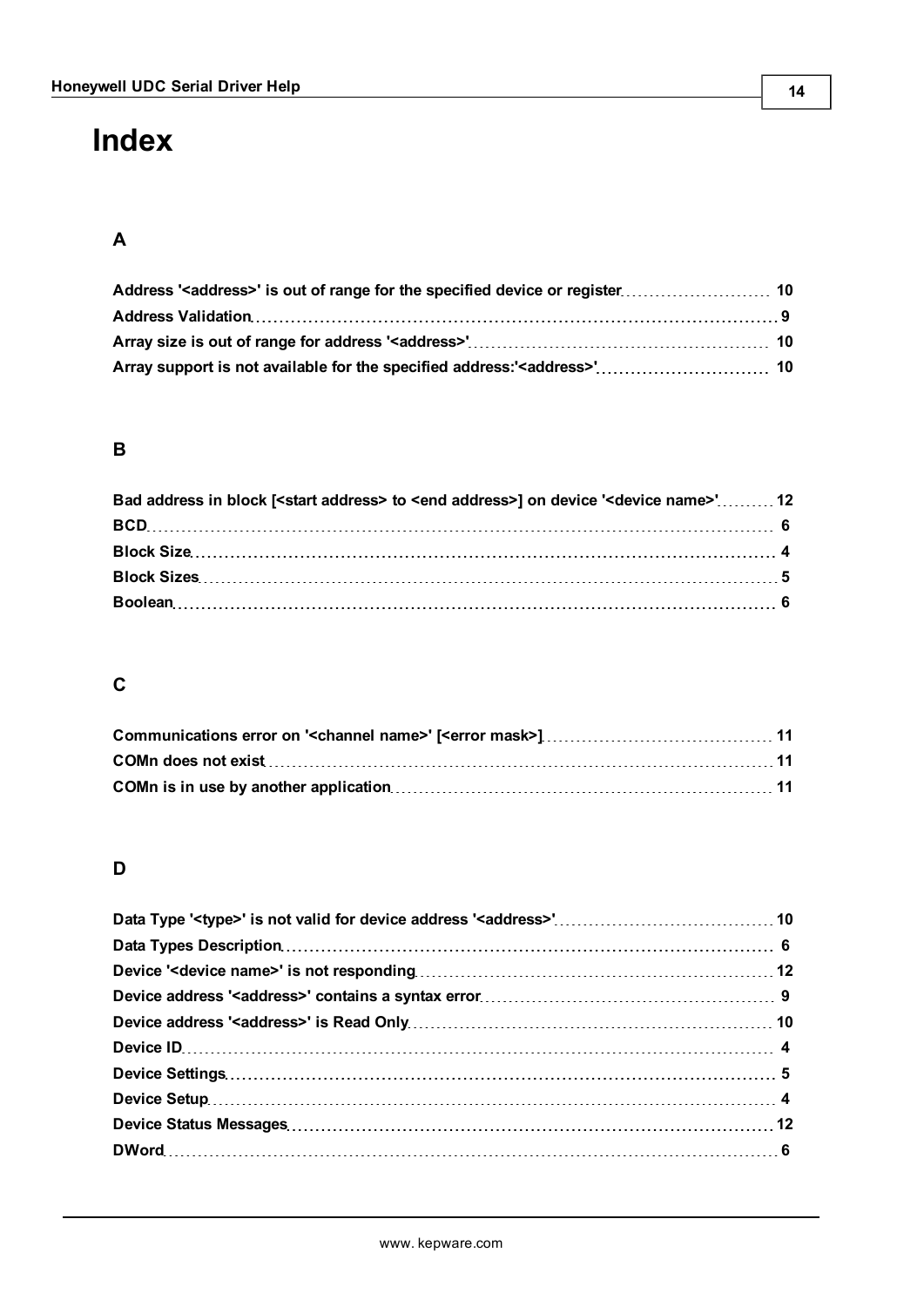### **E**

### **F**

| <b>Float</b> |  |
|--------------|--|
|              |  |

### **H**

### **L**

| <b>LBCI</b> |  |
|-------------|--|
|             |  |

### **M**

### **N**

|--|--|